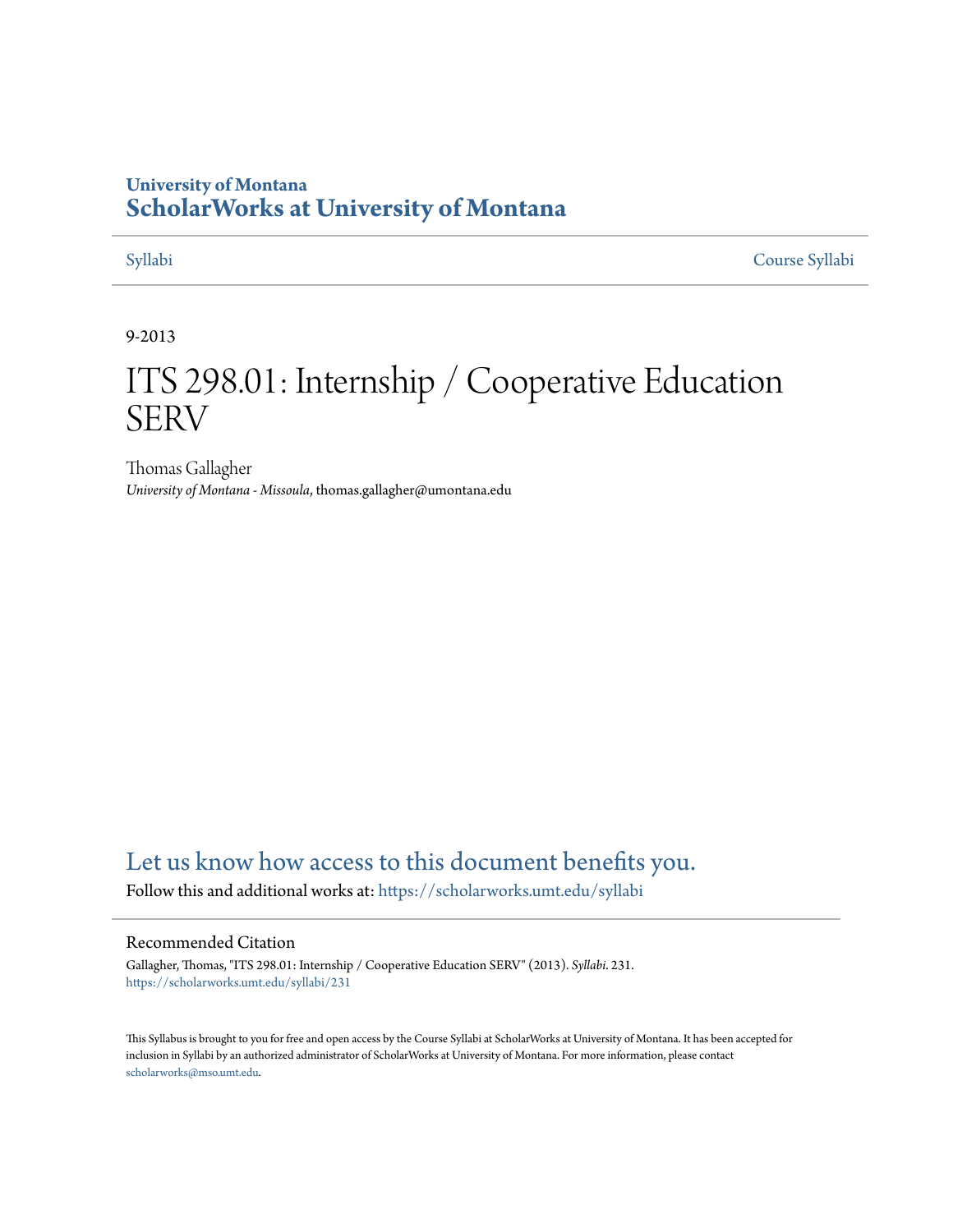#### The University Of Montana - Missoula Missoula College Department of Applied Computing and Electronics Course Syllabus

#### **ITS 298 Internship**

Credits: 2 Term: Autumn 2013

#### **Faculty Contact:**

Tom Gallagher Email: Thomas.Gallaaher@umontana.edu Office Hours: MTWR 10-11

Phone: 406.243.7814 Office Location: Griz House 8 (NE Building on COT East Campus)

#### **Prerequisites**

Minimum grade of "C-" in all degree-related coursework & consent of instructor.

All students are required to attend workshops. Schedule of workshop presenters and field trips will be available at a later date.

#### **Class Workshops**

This class is slated to meet Friday from 10:10-11:00 in room HB06 the first half of the semester (August 26 October 12).

#### **Course Description**

On-the-job training in positions requiring advanced computer competencies. This experience increases students' skills, prepares them for initial employment, and increases occupational awareness and professionalism. Students work a minimum of six hours each week at an approved site and attend scheduled one-hour seminars.

#### **Course Objectives**

Upon completion of this course, the student will:

- Complete 90 hours of service in a professional working environment.
- Demonstrate technical skills and professionalism while completing service in an occupationallyrelated setting.
- Prepare for a career in the field of Information Technology.

#### **Assessment**

| Area                                  |     | <b>Grading Distribution</b> |
|---------------------------------------|-----|-----------------------------|
| Workshop Participation:               | 15% | $90 - 100 = A$              |
| Portfolio                             | 15% | $80 - 89 = B$               |
| <b>Field Experience Completion</b>    |     | $70 - 79 = C$               |
| (Supervisor Assessment & Final Paper) | 70% | $60 - 69 = D$               |
|                                       |     | $0 - 59 = F$                |

**Field Experience** (student responsibilities):

- Secure an internship position. **Students are responsible for finding their own internship** sites. Faculty Members are available to assist.
- Complete and submit "Learning Agreement" and "Learning Goals" paperwork prior to initiating field work. These are critical documents in defining the relationship. Beginning an internship without completed paperwork jeopardizes relationships with the external businesses and creates potential liability issues. Completed paperwork must include approval signatures from the Site Supervisor and Supervising Faculty Member. **No hours toward the field experience will be recorded until paperwork is complete!**
- Complete and submit weekly field experience time cards (available online) to faculty (fax with cover sheet to my attention or email).
- Complete 90 hours of supervised work at the designated field experience site.
- Coordinate completion of mid-term and final evaluation with Internship Site Supervisor
- A reflection paper (300 words) describing the field experience is required upon completion.

Important note: previous work experience cannot be used for the field experience.